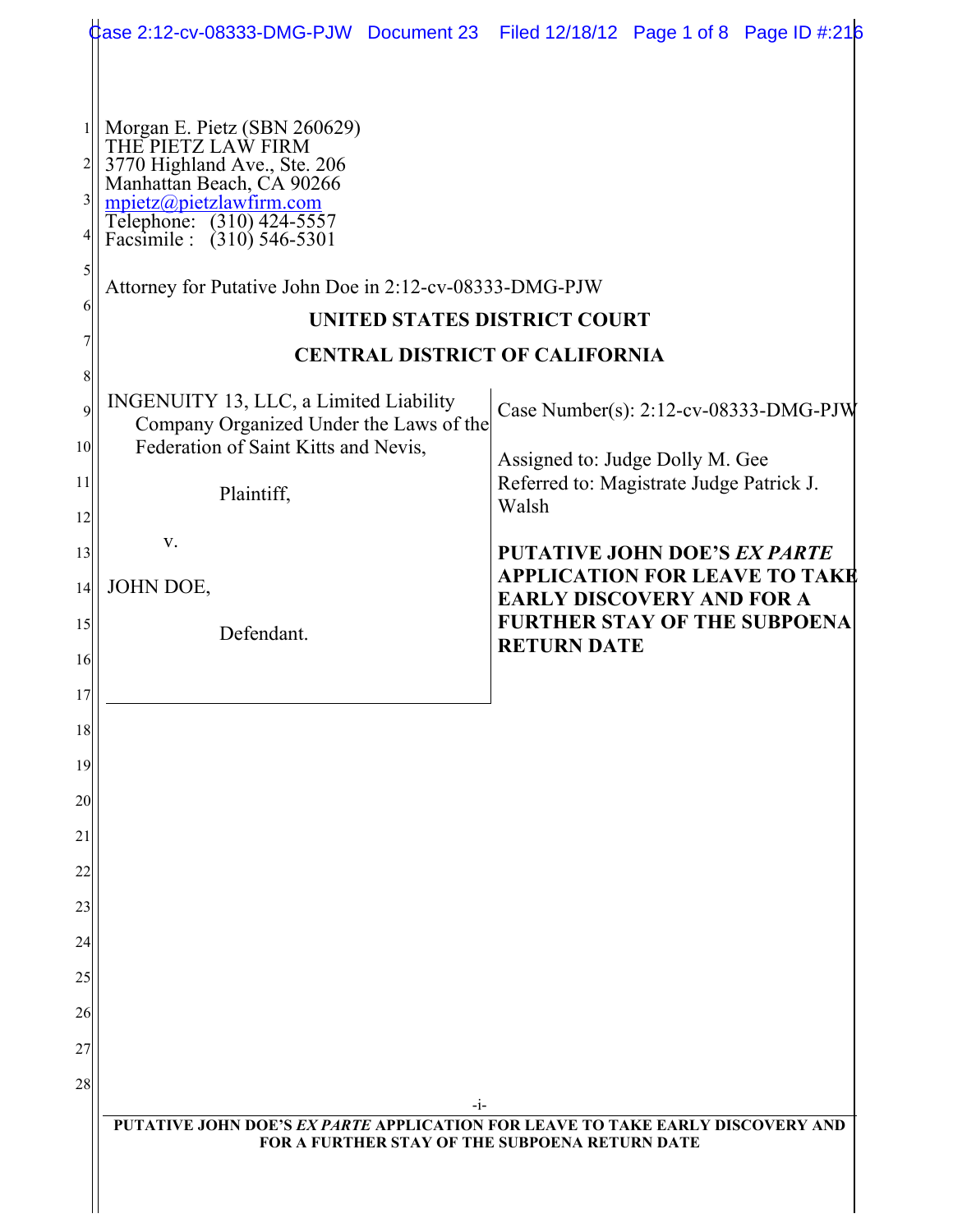## *EX PARTE* **APPLICATION**

## **TO THE HONORABLE COURT, ALL PARTIES, AND THEIR COUNSEL**

**PLEASE TAKE NOTICE** that the putative Putative John Doe in 2:12-cv-08333- DMG-PJW ("Movant"), by and through counsel, hereby applies to the Court *ex parte* for leave to take limited discovery prior to the Rule 26(f) conference, and to further stay the subpoena return date on the outstanding ISP subpoena seeking Movant's identity. This motion is made on the ground that "good cause" exists to authorize the limited discovery requested, per Rule 26(d)(1), because, very recently, deeply troubling factual allegations have been made which suggest the plaintiff is engaged in a widespread and systemic fraud on the Courts affecting thousands of ISP subscribers. Specifically, very troubling questions have been raised as to whether Prenda Law, Inc., has misappropriated the identity of one Mr. Alan Cooper of Minnesota, holding him out in verified federal court filings as the principal of plaintiff Ingenuity 13, a shell entity organized in St. Kitts and Nevis, without Mr. Cooper's knowledge or consent. Further, the circumstances seem to suggest that the plaintiff's lawyers behind this action, Prenda Law, Inc. and/or John Steele, may be the real—but undisclosed—parties in interest in this case. For weeks, undersigned counsel, and others, have sought answers from Prenda Law, Inc. and its clients AF Holdings, LLC and Ingenuity 13, LLC, to try and put these concerns to rest. None of the answers proffered to date have been at all reassuring; to the extent Prenda has engaged on the issue at all, the only answers provided have been evasive to a degree that is almost comical.

**(a) A Very Limited Amount of Early Written Discovery is Appropriate in Light of Certain Facts Averred by One Alan Cooper of Minnesota, which Suggest Possible Systemic Fraud, Perjury, Identity Theft, and Lack of Standing** Until there is some kind of reasonable explanation from the Plaintiff showing that this case is *not* actually part of a widespread, systemic fraud, the subpoena return date in

28

1

2

3

4

5

6

7

8

9

10

11

12

13

14

15

16

17

18

19

20

21

22

23

24

25

26

27

-1- **PUTATIVE JOHN DOE'S** *EX PARTE* **APPLICATION FOR LEAVE TO TAKE EARLY DISCOVERY AND FOR A FURTHER STAY OF THE SUBPOENA RETURN DATE**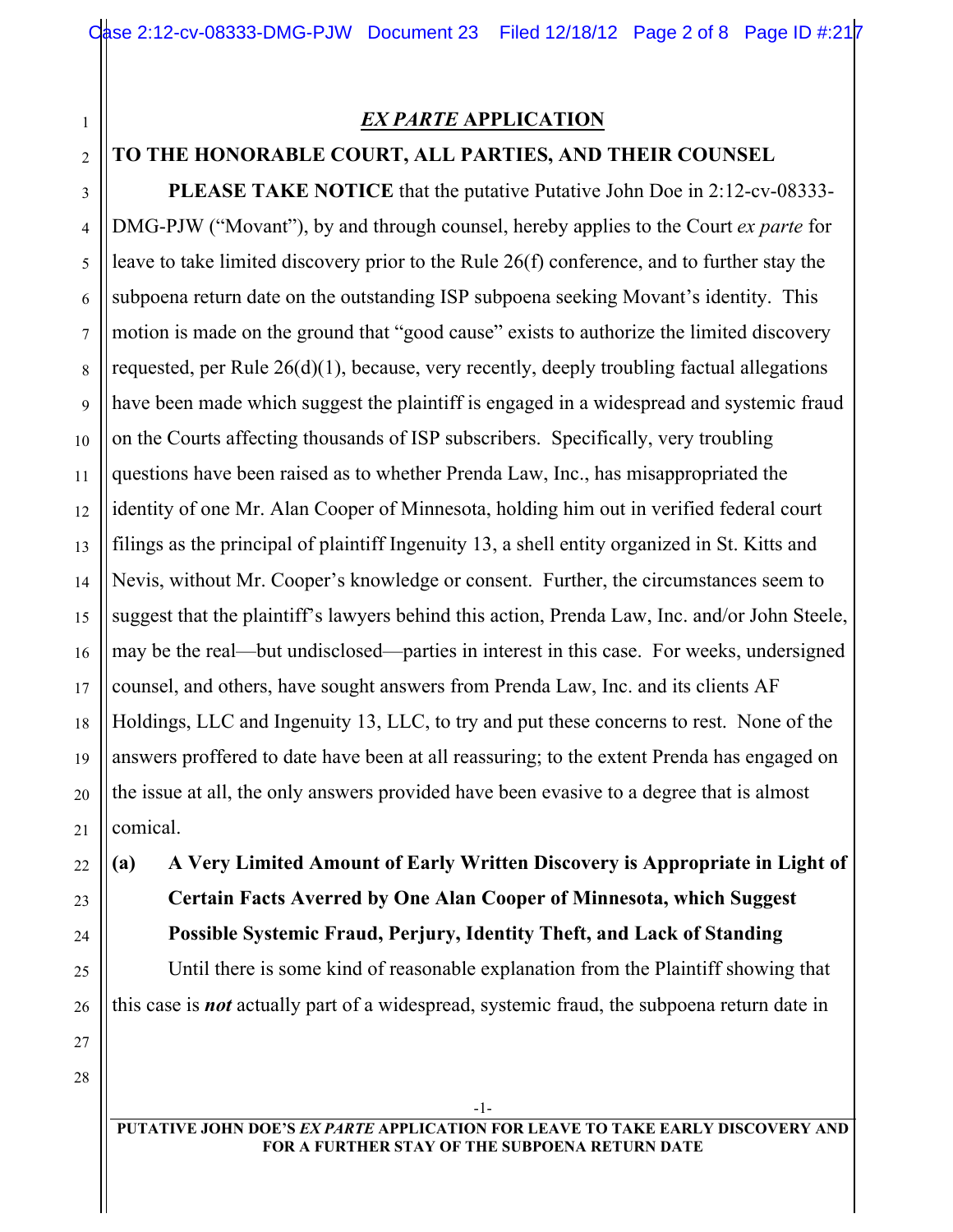2 3 4 5 this case (and in all related cases)<sup>1</sup> should be stayed, so the Court plays no part in furthering what has been described by some federal Judges as an "essentially an extortion scheme". *Malibu Media v. John Does 1-10*, C.D. Cal. Case No. 12-cv-3623-ODW-PJW, Dkt. No. 7, 6/27/12; *see also* Fed. R. Civ. Proc. 1 (requiring that the federal rules "should be construed and administered to secure the *just*, speedy and inexpensive determination of every action and proceeding.")

If Prenda Law would simply identify the "Alan Cooper" who it claims is the true principal of Ingenuity 13, LLC and AF Holdings, LLC, or *even confirm that such a person actually exists* (notwithstanding the allegations of Alan Cooper of Minnesota), this *ex parte* application would not be necessary. Essentially, whether or not there is another Alan Cooper is the million-dollar question. However, Prenda Law has explicitly stated that it will not address any of the troubling factual circumstances raised by Mr. Cooper of Minnesota, or answer any questions on this topic, unless it is compelled to do so.

Accordingly, Movant respectfully requests leave of Court to propound the following limited written discovery, prior to a Rule 26(f) conference:

## **(b) Proposed Special Interrogatories**

First Special Interrogatory: Other than the Alan Cooper of Minnesota who is represented by attorney Paul Godfread, is there another Alan Cooper who is currently the principal<sup>2</sup> of Ingenuity 13, LLC—yes or no?

Second Special Interrogatory: If the answer to the first interrogatory is yes, state all contact information for this Alan Cooper, including current home address, business address, and telephone number.

Third Special Interrogatory: Other than the Alan Cooper of Minnesota who is represented by attorney Paul Godfread, was there ever another Alan Cooper who was, in the past, the principal of Ingenuity 13, LLC—yes or no?

<sup>2</sup> "Principal" will be defined broadly to mean officer, director, manager, member, etc.

#### **PUTATIVE JOHN DOE'S** *EX PARTE* **APPLICATION FOR LEAVE TO TAKE EARLY DISCOVERY AND FOR A FURTHER STAY OF THE SUBPOENA RETURN DATE**

1

 $\frac{1}{1}$ On December 3, 2012, Movant here filed a Notice of Related Cases for all of the AF Holdings, LLC and Ingenuity 13, LLC cases pending in the Central District of California.

<sup>-2-</sup>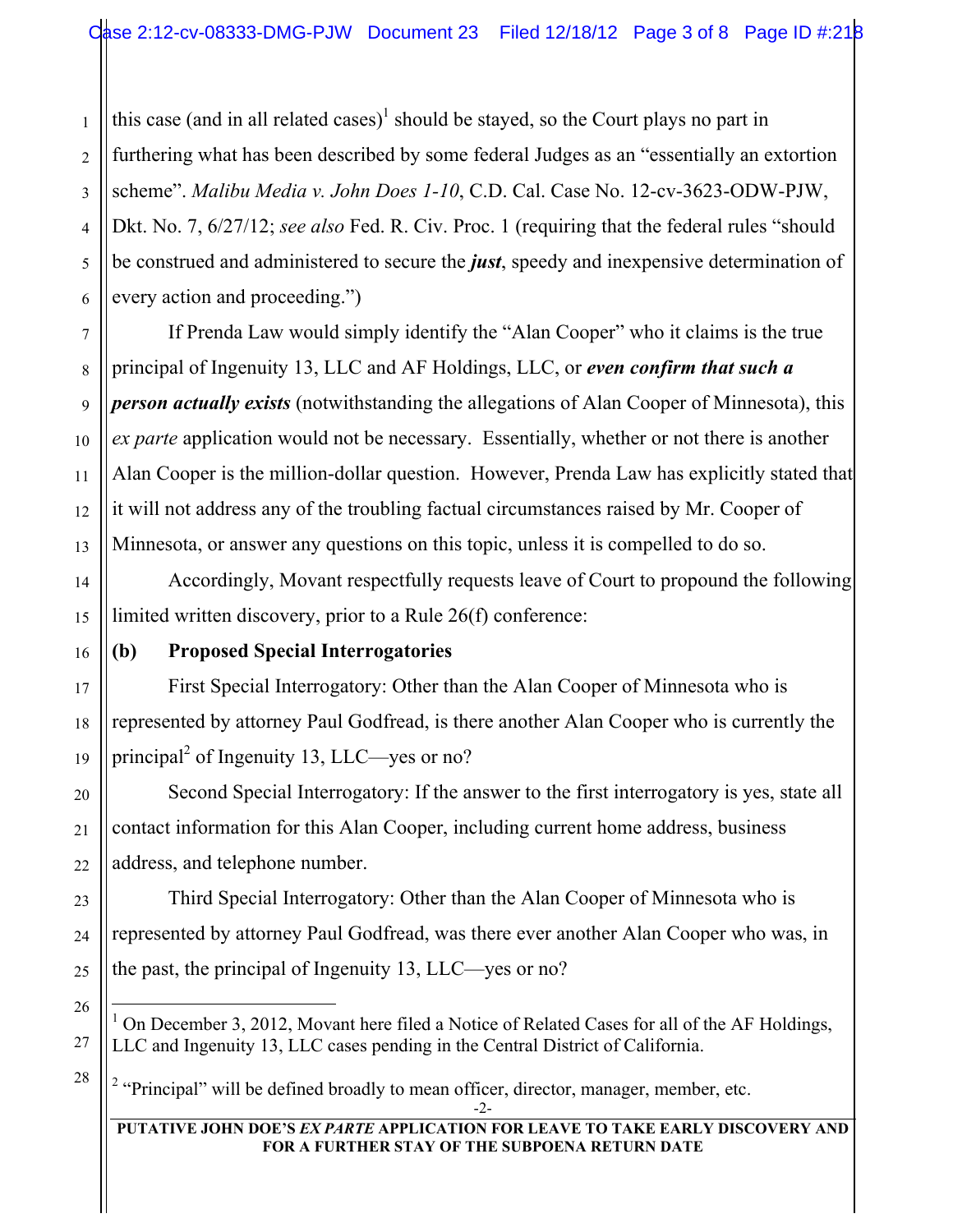Fourth Special Interrogatory: If the answer to the third interrogatory is yes, state all contact information for this Alan Cooper, including all known home addresses, business addresses, and telephone numbers.

Fifth Special Interrogatory: Other than the Alan Cooper of Minnesota who is represented by attorney Paul Godfread, is there another Alan Cooper who is currently the principal of AF Holdings, LLC—yes or no?

Sixth Special Interrogatory: If the answer to the fifth interrogatory is yes, state all contact information for this Alan Cooper, including current home address, business address, and telephone number.

Seventh Special Interrogatory: Other than the Alan Cooper of Minnesota who is represented by attorney Paul Godfread, was there ever another Alan Cooper who was, in the past, the principal of AF Holdings, LLC—yes or no?

Eighth Special Interrogatory: If the answer to the seventh interrogatory is yes, state all contact information for this Alan Cooper, including all known home addresses, business addresses, and telephone numbers.

Ninth Special Interrogatory: If the answer to the third interrogatory is yes, state each position this Alan Cooper held at Ingenuity 13, LLC and the dates such position was held.

Tenth Special Interrogatory: If the answer to the seventh interrogatory is yes, state each position this Alan Cooper held at AF Holdings, LLC and the dates such position was held.

Eleventh Special Interrogatory: Was the Alan Cooper of Minnesota who is represented by attorney Paul Godfread ever a principal, even unwittingly, of Ingenuity 13, LLC?

Twelfth Special Interrogatory: Was the Alan Cooper of Minnesota who is represented by attorney Paul Godfread ever a principal, even unwittingly, of AF Holdings, LLC?

Thirteenth Special Interrogatory: On November 26, 2012, when undersigned counsel emailed Brett Gibbs to ask for a routine extension request, Mr. Gibbs responded by

1

2

3

4

5

6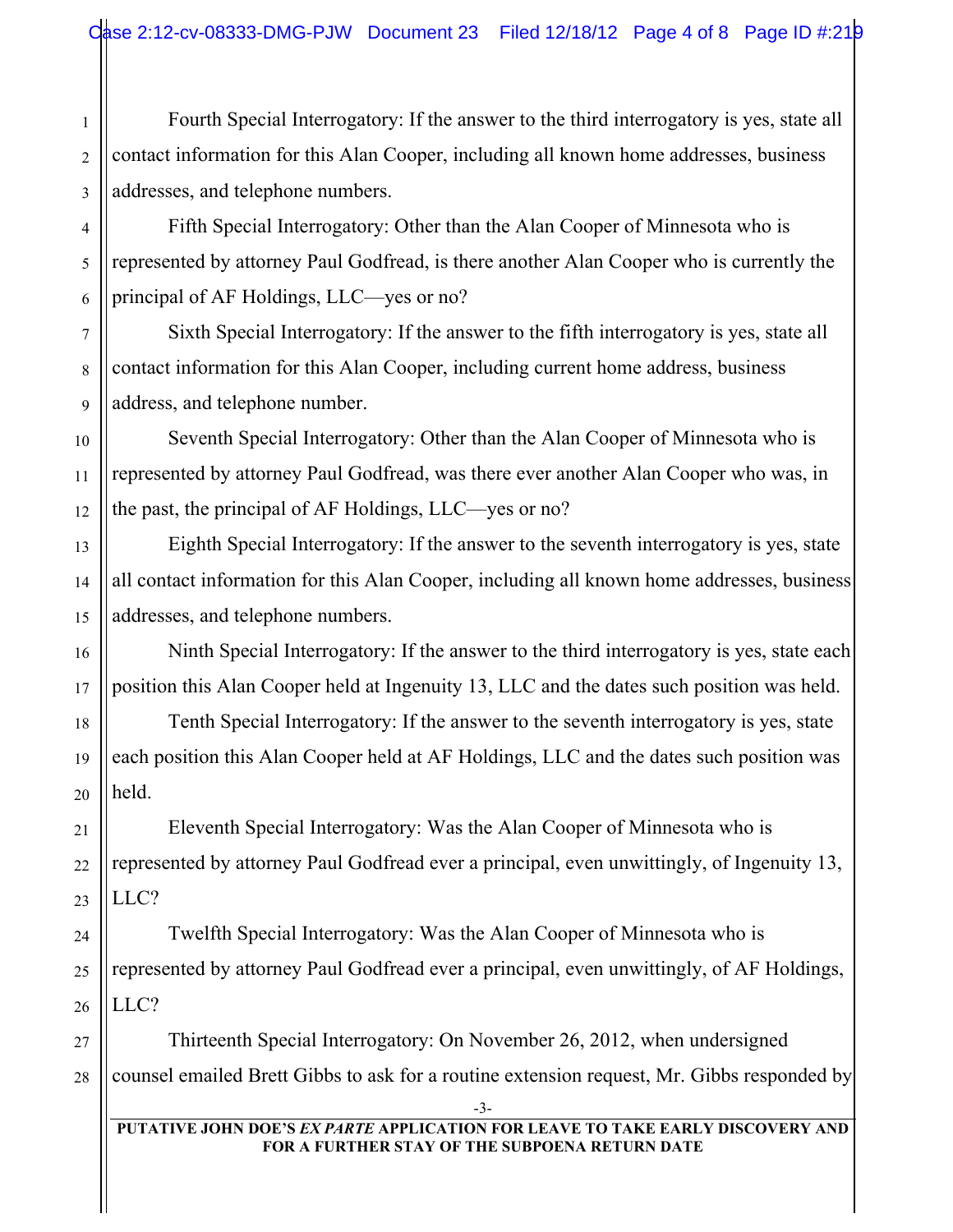email "I would have to check with our client about that request. Just an FYI, our client usually does not like to grant these types of requests on short notice unless there is a reasonable chance that settlement may occur in the case." Later, Mr. Gibbs purported to have an answer on his query to the "client" regarding an extension. Who is the client contact at Ingenuity 13, LLC that Mr. Gibbs spoke with on this matter? Note, no details of the communication are being requested, just the name of the client contact.

Fourteenth Special Interrogatory: Reference is made to the following civil actions filed by AF Holdings, LLC and Ingenuity 13, LLC in the Northern District of California: 4:2012-cv-02049-PJH; 3:2012-cv-02393-CRB; 5:2012-cv-02394-LHK; 3:2012-cv-02396- EMC; 3:2012-cv-02404-SC; 4:2012-cv-02411-PJH; 3:2012-cv-02415-CRB; 4:2012-cv-03248-PJH; 3:2012-cv-04218-WHA; 5:2012-cv-04219-LHK; 5:2012-cv-04446-EJD; 5:2012-cv-04447-RMW; 5:2012-cv-04448-EJD; 3:2012-cv-04982-CRB; 3:2012-cv-04216-JSW; 3:2012-cv-04217-RS; 5:2012-cv-04445-LHK; 3:2012-cv-04449-SC; 3:2012 cv-04450-MMC; 3:2012-cv-04976-JSW; 3:2012-cv-04977-WHA; 4:2012-cv-04978-PJH; 5:2012-cv-04979-LHK; 5:2012-cv-04980-EJD; 3:2012-cv-04981-RS. With respect to the copyright assignments attached to the complaints in these actions, as Exhibit B thereto, which all appear to have a similar signature by "Alan Cooper," please state whether the person who signed these assignments was the Alan Cooper of Minnesota who is represented by attorney Paul Godfread—yes or no?

Fifteenth Special Interrogatory: If the answer to the fourteenth interrogatory is no, then state all contact information for the person that did sign these documents, including all known home addresses, business addresses, and telephone numbers.

# **(c) Proposed Document Demands**

First Document Demand: For each person you identified in response to special interrogatories one through ten, and fifteen, produce this person's government-issued picture identification.

Second Document Demand: For each person you identified in response to special interrogatories two and four, produce all documents or other records evidencing the

1

2

-4-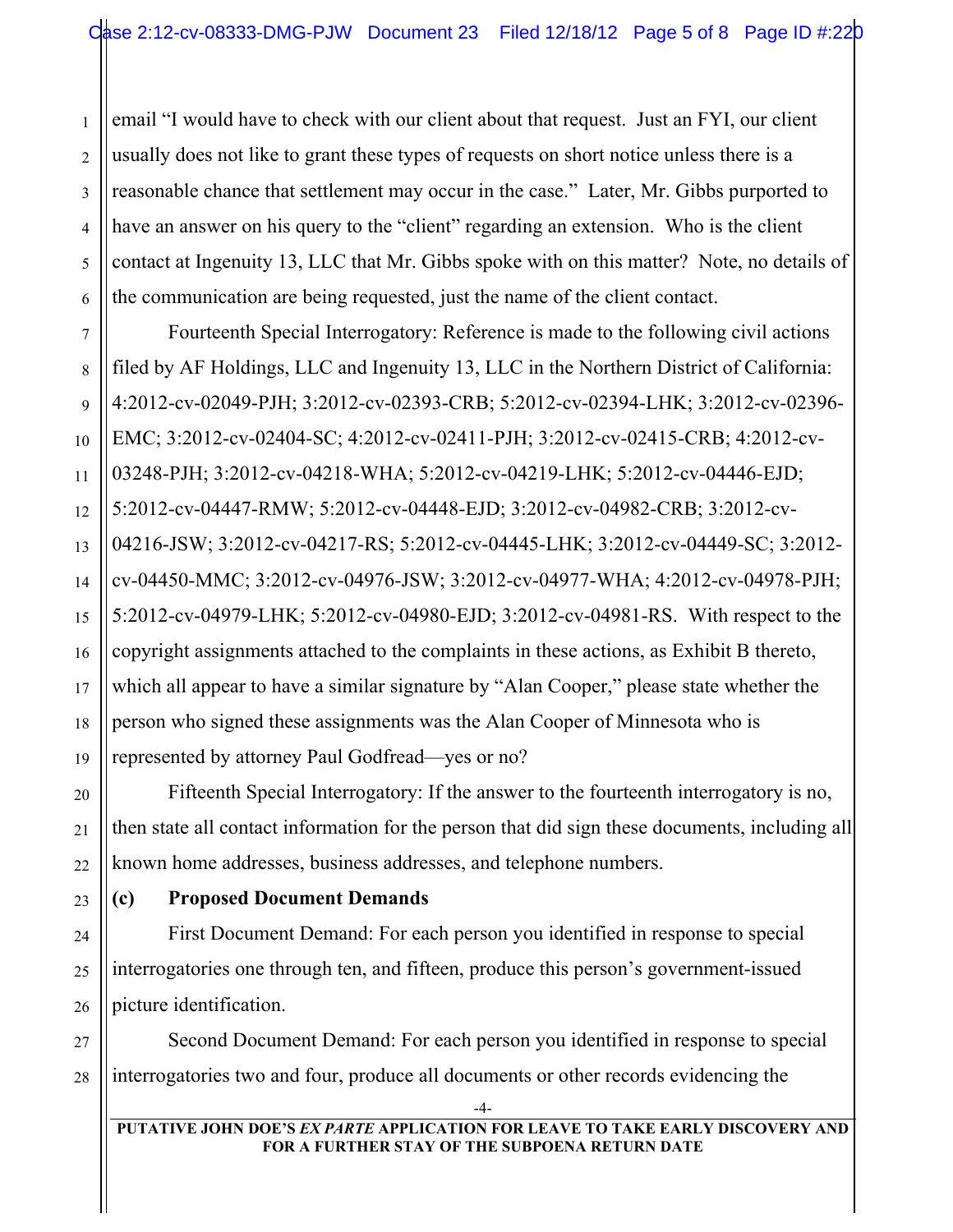1 position(s) this person held at Ingenuity 13, LLC.

Third Document Demand: For each person you identified in response to special interrogatory six and eight, produce all documents or other records evidencing the position(s) this person held at AF Holdings, LLC.

Fourth Document Demand: Produce the original signature of Alan Cooper on the verified petition filed by Mr. Gibbs in *In the Matter of a Petition by Ingenuity 13, LLC*, E.D. Cal. Case No. 2:11-mc-JAM-DAD, ECF No. 1, 10/28/11.<sup>3</sup>

Fifth Document Demand: Reference is made to the following civil actions filed by AF Holdings, LLC and Ingenuity 13, LLC in the Northern District of California: 4:2012 cv-02049-PJH; 3:2012-cv-02393-CRB; 5:2012-cv-02394-LHK; 3:2012-cv-02396-EMC; 3:2012-cv-02404-SC; 4:2012-cv-02411-PJH; 3:2012-cv-02415-CRB; 4:2012-cv-03248- PJH; 3:2012-cv-04218-WHA; 5:2012-cv-04219-LHK; 5:2012-cv-04446-EJD; 5:2012-cv-04447-RMW; 5:2012-cv-04448-EJD; 3:2012-cv-04982-CRB; 3:2012-cv-04216-JSW; 3:2012-cv-04217-RS; 5:2012-cv-04445-LHK; 3:2012-cv-04449-SC; 3:2012-cv-04450- MMC; 3:2012-cv-04976-JSW; 3:2012-cv-04977-WHA; 4:2012-cv-04978-PJH; 5:2012-cv-04979-LHK; 5:2012-cv-04980-EJD; 3:2012-cv-04981-RS. With respect to the copyright assignments attached to the complaints in these actions, as Exhibit B thereto, which all appear to have a similar signature by "Alan Cooper," please produce each of the original assignment documents for inspection.

**(d) Counsel Have Met and Conferred on These Issues But Counsel for Plaintiff Would Not Address the Alan Cooper Issues and Will Oppose this Application** Undersigned counsel conferred with plaintiff's counsel Brett Gibbs by both email and telephone regarding the issues raised in this application. A copy of the written meet and confer correspondence on the Alan Cooper issue is attached to the supporting declaration hereto as Appendix 4. When last we spoke, Mr. Gibbs reiterated that he would

 <sup>3</sup>  $^3$  A copy of Ingenuity 13's verified petition executed by "Alan Cooper" is attached as "Exhibit E" to the Letter Mr. Cooper's attorney filed with the Minnesota courts (the complete ECF letter filing from Cooper's attorney is attached hereto as Appendix 1).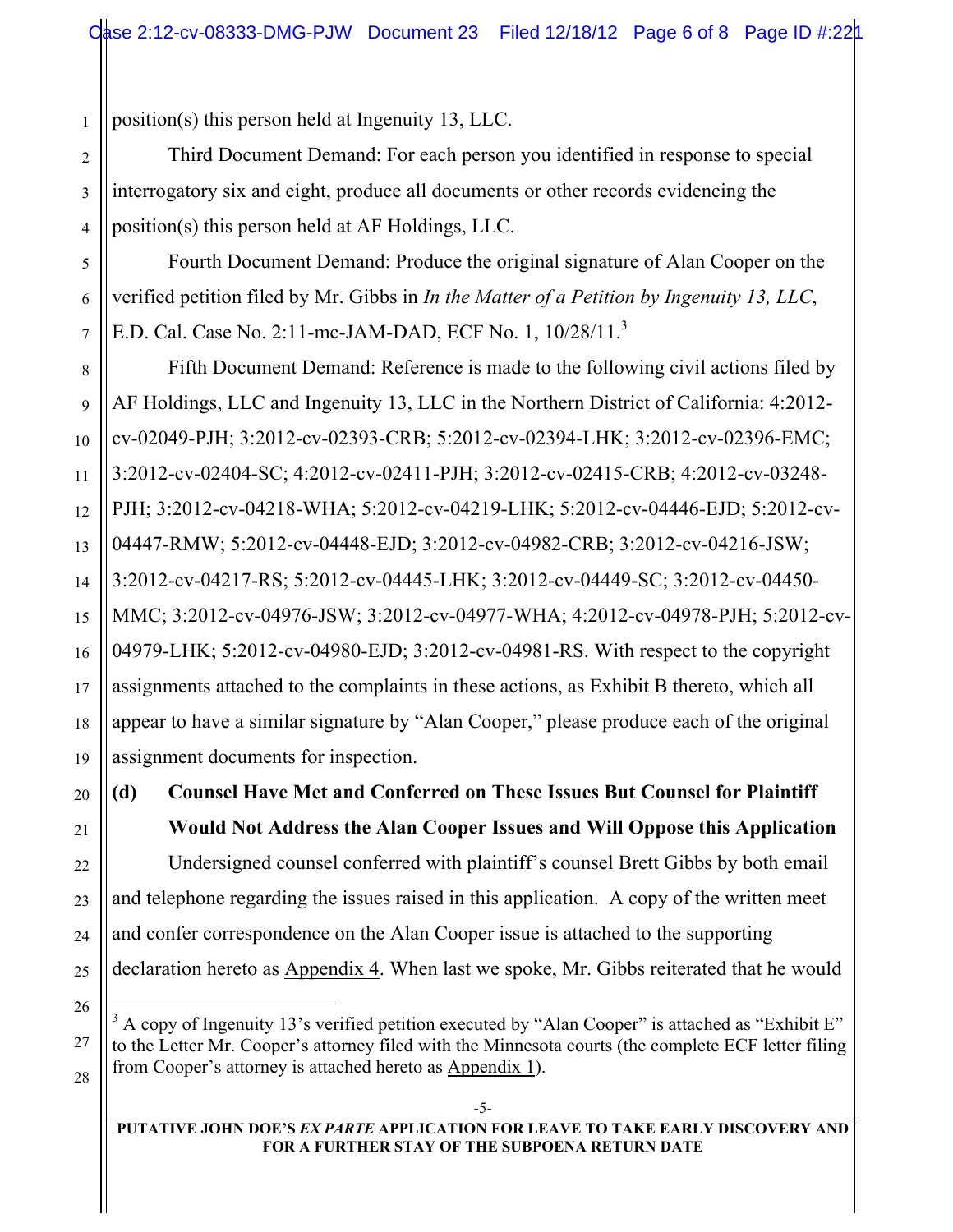not produce any of the requested information without being compelled to do so and I advised him I would be making this kind of more formal request, which he indicated he would oppose. Dec'l. of Morgan E. Pietz ¶ 6.

This *ex parte* application is based on this application, the accompanying memorandum of points and authorities in support hereof, the declaration of Morgan E. Pietz and appendices thereto, on the pleadings and records on file in this action, and on any testimony proffered at a hearing on this issue, if any.

Respectfully submitted,

DATED: December 18, 2012 THE PIETZ LAW FIRM

### */s/ Morgan E. Pietz*

Morgan E. Pietz THE PIETZ LAW FIRM Attorney for Putative John Doe(s) Appearing on Caption